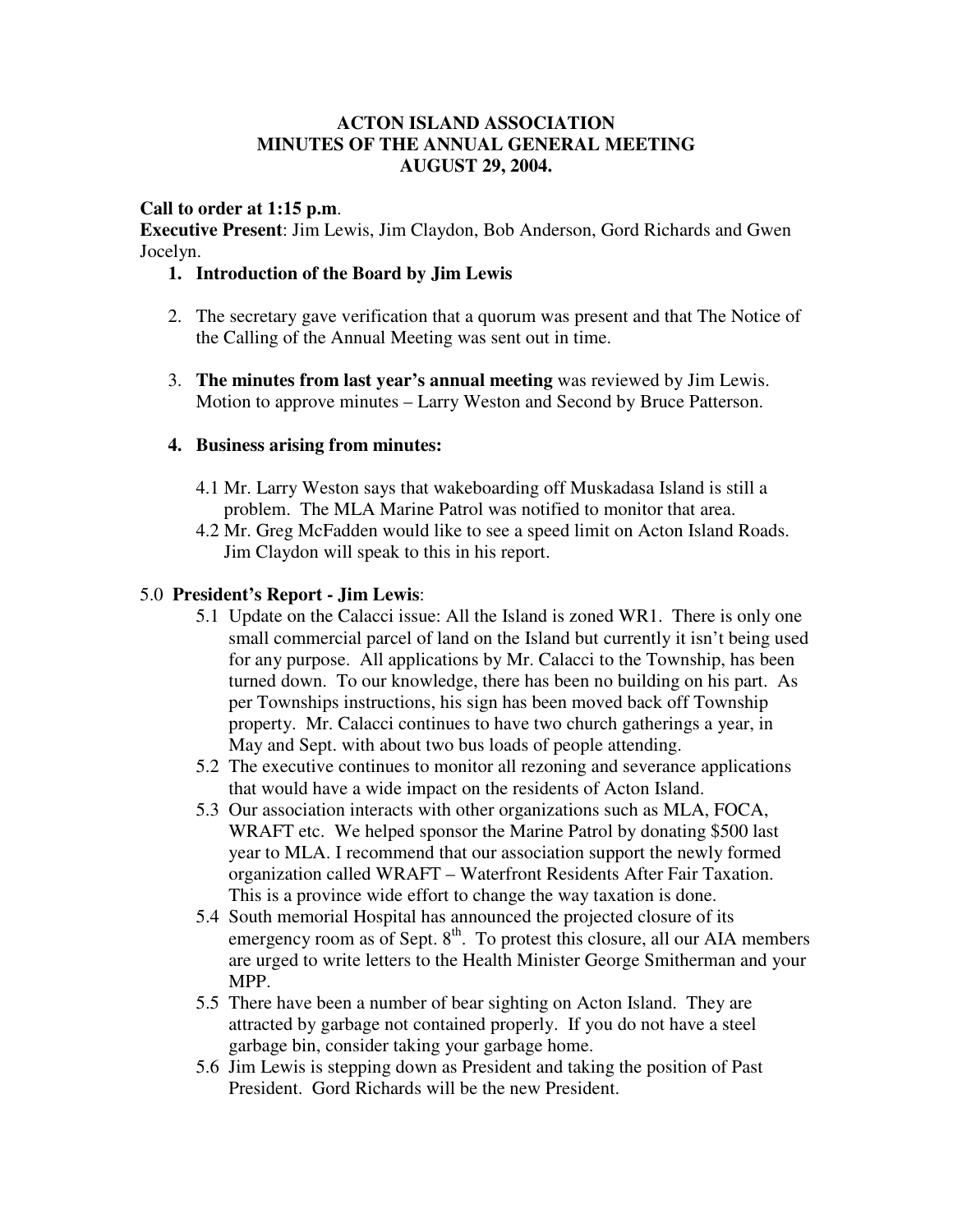## 6.0 **Treasurer/ Membership – Gord Richards**:

- 6.1 As of June 30, 2004, there is \$7717.84 in the bank account.
- 6.2 Motion put forward by Gord Richards to donate \$500 again to MLA to support the MLA Marine Patrol. Seconded by Catherine Anderson. Carried.
- 6.3 Motion put forward by Gord Richards to donate \$500 to WRAFT. Seconded by Bev Panikker. Carried.
- 6.4 As of June  $30<sup>th</sup>$ , AIA has 180 members, which is 65% of our residences.
- 6.5 Motion to approve the financial statement. Seconded by Sally Hastings. Carried.

## 7.0 **Director of Operations – Bob Anderson**:

- 7.1 There are two by-law changes to be voted on.
- 7.2 One change is to allow for "honourary members". The following sentences to be added to item 21. "The Board may, from time to time, elect a person as an honourary member. Such person would have a continuing interest in the objectives of The Acton Island Association and would be able to provide particular help or expertise to the Association. Honourary members are subject to the regular membership dues, are reelected annually and should not exceed 10 in number at any one time." Seconded by John McMechan. Motion put forward by Eleanor Lewis to amend the above proposal so honourary members are not subject to annual dues. Seconded by Larry Weston. Carried. The word "not" is to be added to the  $4<sup>th</sup>$  position of the last sentence. The vote to add the honourary category, as it now reads, to our bylaws – carried.
- 7.3 The second by-law change to be considered and voted on is to change the date of our Annual Meeting to the end of June and changing our year end to the end of April. This would allow the new Board of Directors the time during the summer to work together on the needs of our Association. Seconded by John McFadden. Carried.

#### **8.0 Director of Communications – Jim Claydon:**

- 8.1 Tomorrow, August 30, the Township is voting to change the speed limit on Acton island Road and Innisfree Road to 50 kms.
- 8.2 There are 257 assessed properties on Acton Island with total assessed values at \$185.2 million. Taxes paid are approximately \$2 million.
- 8.3 Our AIA web site has been revised to include the following links: Township of Muskoka Lakes Muskoka Lakes Association Muskoka Lakes Ratepayers Association Federation Of Ontario Cottagers Association Transport Canada Buoy Regulations Shadow River Apparell
- 8.4 Timely and relevant information from members can be passed on quickly to our members by e-mail – re: the bear information by Mr. Weissman.
- 8.5 We are actively considering a page on our website called "I Have I Need". It would permit members to post items or services they require.